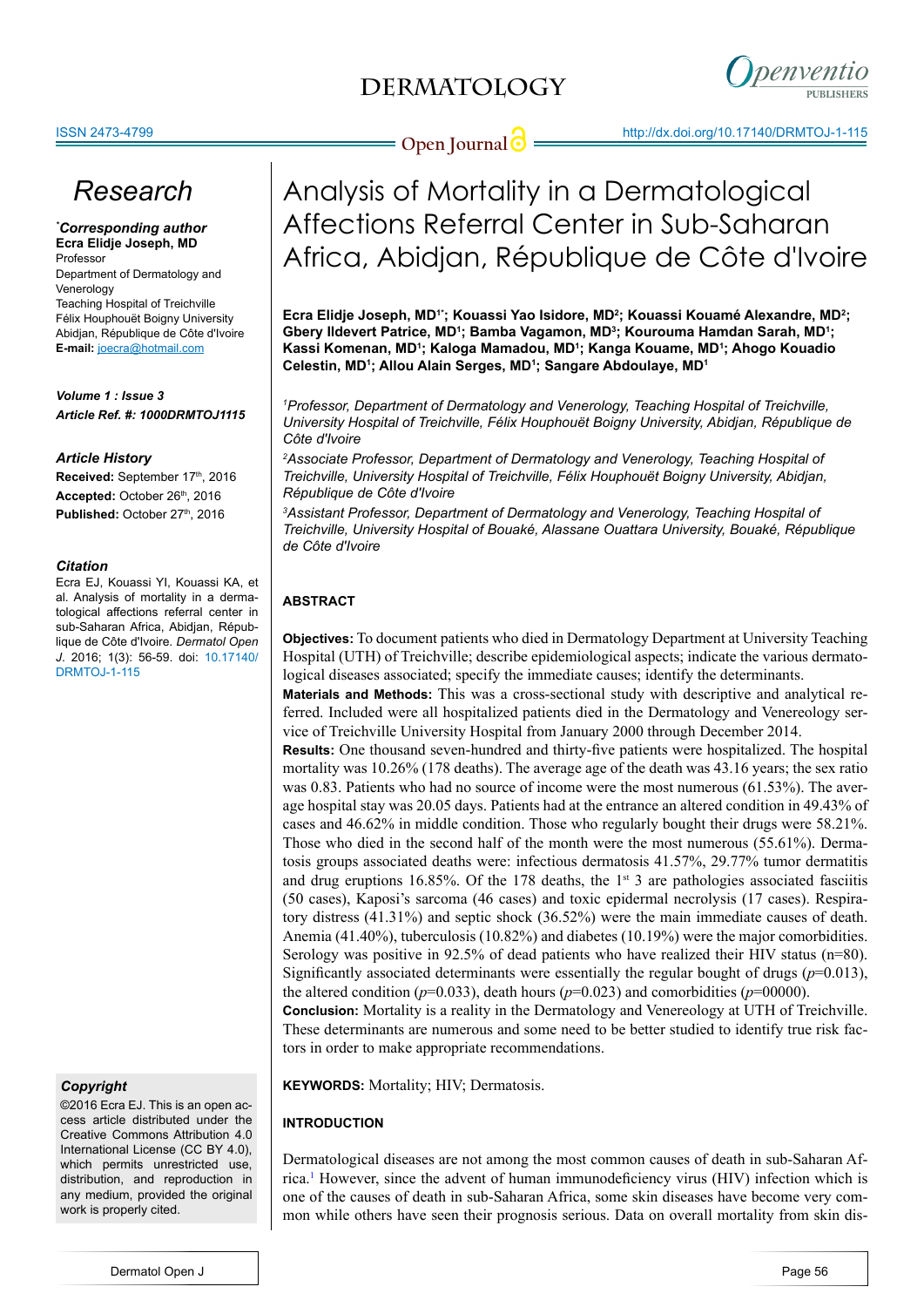## **DERMATOLOGY**



eases in hospital services remain very partial references in the literature. So we conducted this study to analyze mortality in a Dermatology Department of black Africa. It will specifically to describe the epidemiological aspects, indicate the various associated dermatological disease, specify the immediate causes of death, identify the determinants and measures the scalability of deaths from 2000 to 2014.

#### **MATERIALS AND METHODS**

This was a descriptive and analytical cross study of hospitalized patients from January 2000 to December 2014 (15 years) in the Dermatology and Venereology Department of University Hospital of Treichville. Were included in the study, all patients died during the study period, regardless of the age, sex and pathology. Were not included deceased patients registered in the register of Dermatology and whose records could not be found. Data were collected from patient records on a survey sheet. The seizures and analyzes were made on the EPI-INFO 3.5.1 software. The test of chi-square  $(X^2)$  was used for comparison of proportions and *t*-student for the comparison of averages.

### **RESULTS**

#### **Epidemiological Aspects**

During this period of 15 years we registered in 1735 inpatients, including 178 deaths or a hospital mortality of 10.26%. The average age of patients who died was 43.16 years, ranging from 2 to 89 years. There was a male predominance with a sex ratio (M/F) of 1.19. Patients live as a couple in 51.87% of cases and by followed singles with 31.25%. They had no source of income at 61.53% and 29.48% worked in the informal economy.

#### **Cause of Death**

Infectious skin diseases were the leading cause of death (41.57%), followed tumor dermatoses (29.77%) and drug reactions (16.85%). The list of  $1<sup>st</sup>$  10 diseases causing deaths is shown in Table 1 and the immediate causes in Figure 1. From 2000 to 2006, 3 leading causes of death were in ascending order Kaposi's disease, fasciitis and burili ulcer. From 2007 fasciitis has become the leading cause of death followed by Kaposi's

| <b>Pathologies</b>                                                  | Frequency |  |  |
|---------------------------------------------------------------------|-----------|--|--|
| 1. Fasciitis                                                        | 50        |  |  |
| 2. Kaposi disease                                                   | 46        |  |  |
| 3. Lyell Syndrome                                                   | 17        |  |  |
| 4. Steven Johnson                                                   | 10        |  |  |
| 5. No necrotizing bacterial cellulitis                              | 9         |  |  |
| 6. Squamous cell carcinoma                                          | 7         |  |  |
| 7. Pyodermitis                                                      | 6         |  |  |
| 8. Diabetic gangrene                                                | 5         |  |  |
| 9. Escarres                                                         | 4         |  |  |
| 10. Buriliulcer                                                     | 3         |  |  |
| 10ex Bullouspemphiqoide                                             | 3         |  |  |
| <b>Table 1:</b> The first 10 causes of death. Dermatology and Vene- |           |  |  |

**Table 1:** The first 10 causes of death, Dermatology and Vene-reology of Treichville University Hospital Service, Abidjan, from 2000 to 2014.



**Figure 1**: Distribution of deceased patients according to the immediate cause of death, Dermatology and Venereology of Treichville University Hospital Service, Abidjan, from 2000 to 2014.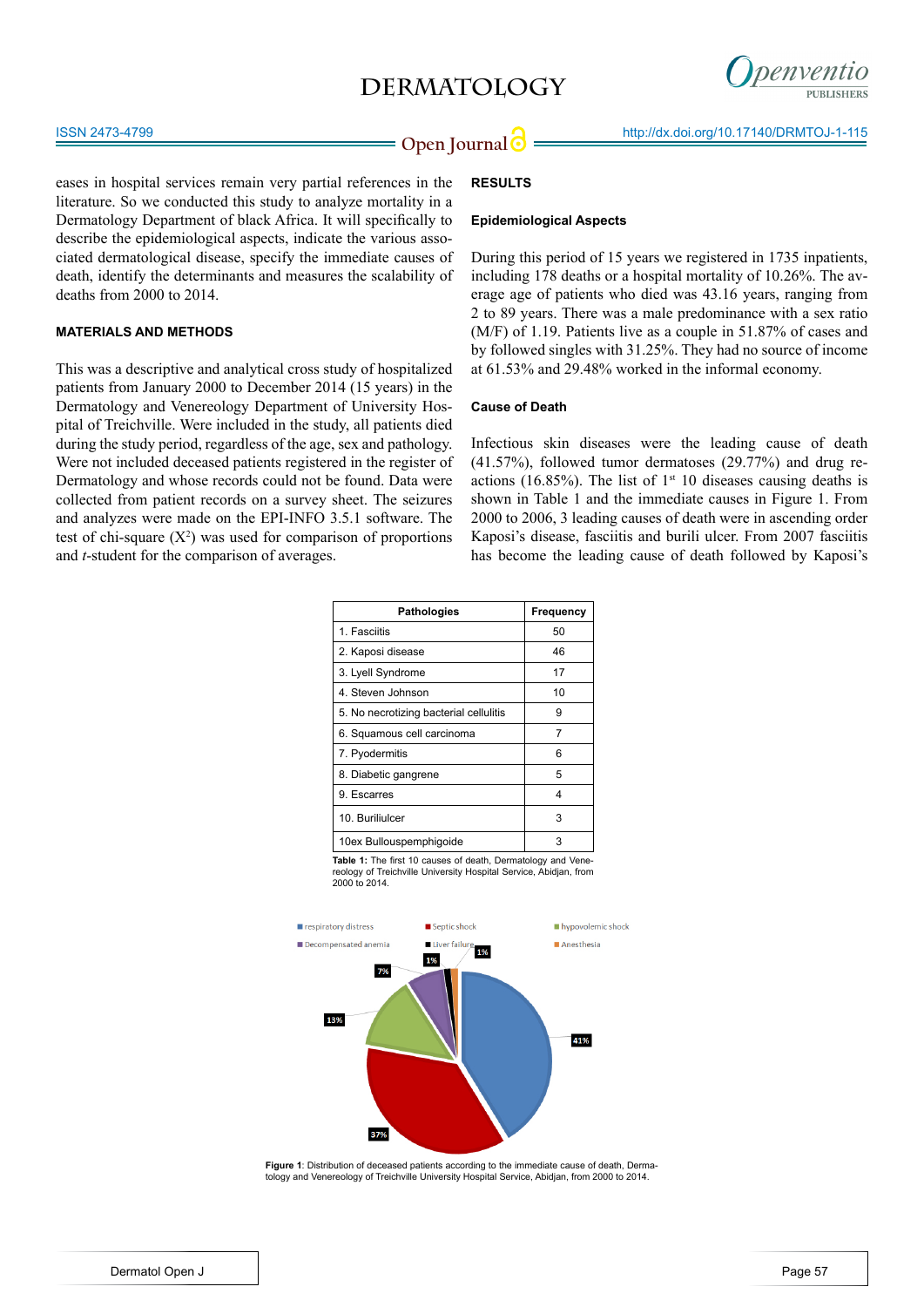## **DERMATOLOGY**



**Open Journal** http://dx.doi.org/10.17140/DRMTOJ-1-115

|  | Open Journal |  |
|--|--------------|--|
|  |              |  |

| <b>Measured parameters</b>        | Variable 1                        | Variable 2                             | <b>Statistical test</b> |  |
|-----------------------------------|-----------------------------------|----------------------------------------|-------------------------|--|
| Regular purchase of medicines     | Yes: 58.21%                       | No: 41.78%                             | $p=0.013$               |  |
| Altered general condition         | Regular purchase of drugs: 41.17% | Irregular purchasing medicines: 59.01% | $p=0.033$               |  |
| Altered general condition         | Regular purchase of drugs: 35     | Irregular purchasing medicines: 36     |                         |  |
| Good and medium general condition | Regular purchase of drugs: 50     | Irregular purchasing medicines: 25     | $p=0.033$               |  |
| Death hour                        | 08 H 30 am- 04 H 30 pm: 38.04%    | 04 H 30 pm - 08 H 30 am: 61.95%        | $p=0.023$               |  |
| Week days                         | Working day: 74.71%               | Non-working day: 25.28%                | $p=0.000$               |  |
| Month period                      | 1 au 15: 44.38%                   | 15 au 31: 55.61%                       | $p=0.15$                |  |
| Morbidity condition               | Morbidity: 85.35%                 | No morbidity: 14.64%                   | $p=0.00000$             |  |

**Table 2:** Statistical tests performed in patients who died, Dermatology and Venereology of Treichville University Hospital Service, Abidjan, from 2000 to 2014.

disease in 2nd place and Lyell's syndrome in third. Anemia, tuberculosis and diabetes were the main comorbidities associated of death with respectively 41.40%, 10.82% and 10.19%. HIV status was requested in 80 cases or 44.9% achievement rate. It was positive in 74 patients who died according to 92.5%.

#### **Determinants of Mortality**

The average hospital stay was 20.05 days, with a range from 1 to 143 days. Deceased patients were 1<sup>st</sup> hospitalized in service in 93.25% of cases. Their general condition was impaired or medium at the entry with respectively 49.43% and 46.62%. They regularly bought their drugs in 58.21%. Comorbidity was associated in 85.35% of cases. The patients who died were in 61.95% between 4:30 pm to 8:30 am; in 74.71% they died at working days of the week; 55.61% in the second half of the month. The determinants significantly associated with death  $(p<0.05)$  are shown in Table 2.

#### **DISCUSSION**

The death rate found in our study was slightly higher than that of Tollhupp-Journet et al<sup>2</sup> in France and Keita et al<sup>3</sup> in Guinea with 9% and 7.90%, far higher than Nair et al<sup>4</sup> 3.58% in India in Dermatology services. Compared to those of studies conducted in Côte d'Ivoire in other services, our mortality rate substantially corresponds to that found by Dekou A et al<sup>5</sup> (10.1%) in a urology Abidjan. This high mortality rate could be explained by the fact that the patients arrived at a very advanced stage. Indeed, nearly half of deceased patients (49.43%) came in an altered condition. The average age of the deceased patients in our study was 43.16 years. In France, according Tollhupp-Journet et al<sup>2</sup> the average is 71. This age difference could be partly explained by the unfavorable socio-economic and structural conditions in developing countries, unlike France where most patients supported was the end-of-life for metastatic melanoma. Life expectancy is highest in France with regard to the quality of life (QoL) and care, life expectancy in Côte d'Ivoire being 54.1 years according to the National Institute of Statistics (NIS).<sup>6</sup> In our study, patients who died live as a couple were the most numerous with 83 cases or 51.87%. This high rate of cohabitants, highlighted the sociocultural and economic problems of widows, widowers and orphans in our country after the death. This is consistent with the study of Channon Mandal in South Africa which took place in

KwaZulu-Natal,<sup>7</sup> which found a high mortality rate among the living cohabiting couples compared to legally married couples. Deceased patients who regularly bought their medicines were the most numerous in 58.21% of cases, with a significant difference compared with those deceased who do not regularly bought their medication  $(p=0.013,$  Table 2). Among the deceased patients who regularly bought their drugs, there was far more infectious and tumorous skin with 42.35% and 37.64% respectively. It also noted many more patients with a general altered health or medium to entry with respectively 39.77% and 54.21%. Can we understand the severity of the condition and severity of disease would condition the purchase of medicines? Further studies will allow us to better argue this because there is a significant difference between the regular purchase medication or not depending on whether the condition is altered or good and moderate  $(p=0.033,$  Table 2). The patients died more frequently between 4:30 pm to 8:30 am (61.95%) with a significant difference compared to those who died between 8:30 am to 4:30 pm (*p*=0.023, Table 2). This time slice corresponds to a period where there are no doctors in the service. The service then based on a nursing care with coverage of medical emergencies, themselves already overwhelmed. Regarding the period of death in the month, patients who died in the second half of the month were the most numerous with 99 cases or 55.61%. The second half of the month is always difficult financially for workers especially in African countries due to multiple responsibilities. Would this position responsible for the large number of deaths? We do not think so because the regular purchase of drugs did not influence deaths in our service but rather the impaired general condition and therefore the consultation delay. Indeed, the observed difference is not statistically significant compared to the other half of the months  $(p=0.15,$  Table 2). Among the patients who died of infectious skin diseases were noted much of necrotizing fasciitis with 67.56% and 12.16% with erysipelas. Both dermatosis alone accounted for 79.72% of death among infectious dermatosis. Infectious diseases, although there is a decline in their hand, are a leading cause of death.<sup>8</sup> Infectious skin diseases are a place where 1<sup>st</sup> cause of death in service (Table 1). Acute bacterial dermohypodermitis that are fasciitis and erysipelas are dermatological emergency with a high death rate of about 27.7% from necrotizing fasciitis.<sup>8</sup> These deaths are significantly related to complications or HIV positive land according to studies carried out in service.[8](#page-3-7) Indeed in our study, 92.5% of deceased patients tested for HIV were positive. Among the patients who died of